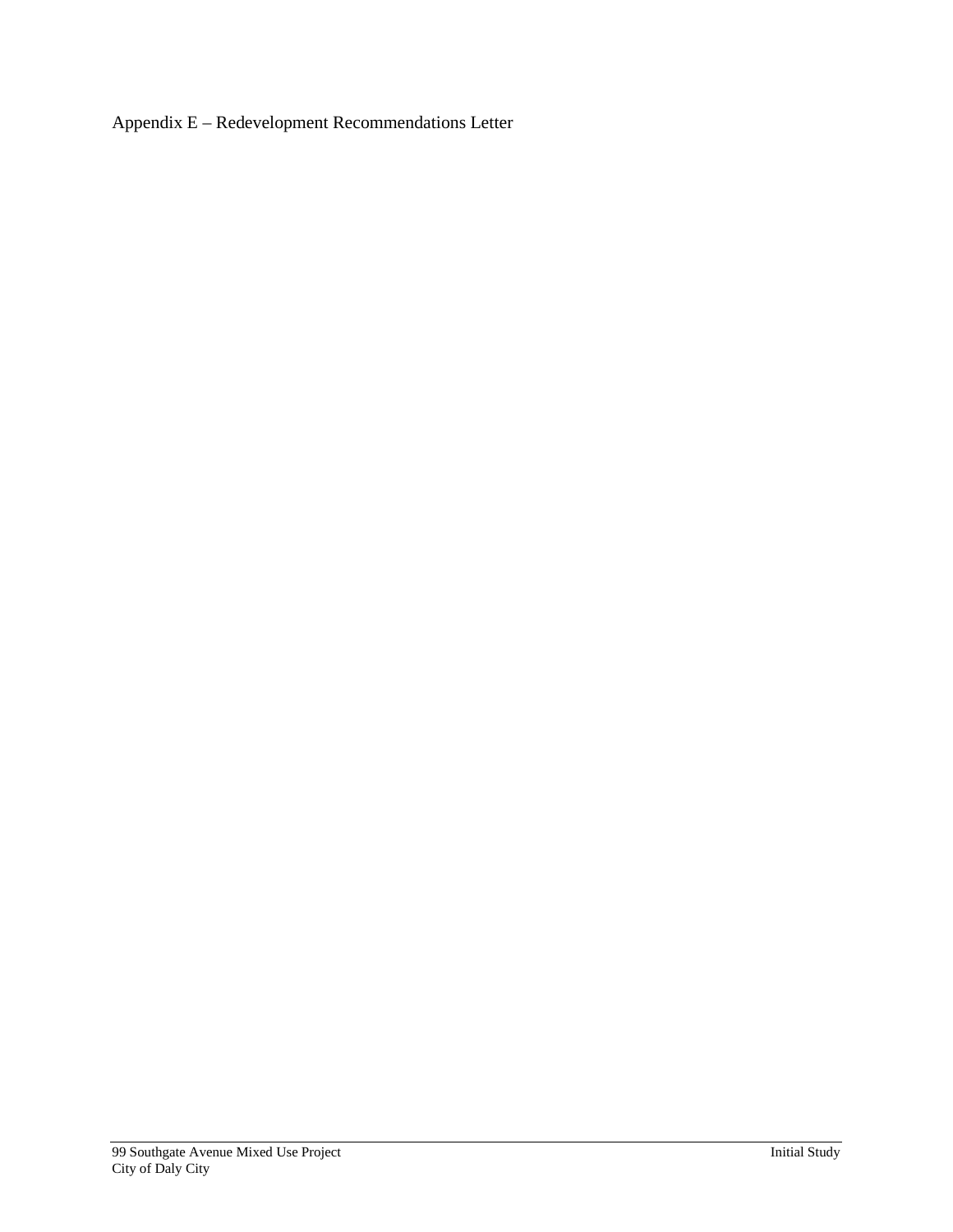

August 2, 2021 1241.02

Mr. Michael Strahs Vice President, Western Region Kimco Realty Corporation 15 Southgate Avenue, Suite 201 Daly City, California 94015

RE: Redevelopment Recommendations 99 Southgate Avenue, Daly City, California

Dear Mr. Strahs:

In accordance with your request, Northgate Environmental Management, Inc. (Northgate) has prepared recommendations regarding investigation and management of potentially contaminated soils that could be encountered during the proposed redevelopment of the property located at 99 Southgate Avenue in Daly City, California (the Site). The Site consists of an approximately 55,000 square-foot tenant space that was formerly occupied by a Burlington Coat Factory retail store but is currently vacant.

Northgate understands that the redevelopment project consists of removing the existing 55,000 square-foot building and constructing a new seven-story mixed use building containing two levels of above-grade parking/retail space below five floors of residential units. The recommendations provided in this letter are designed to develop procedures for evaluating and managing potentially contaminated soil that might be encountered during the earthmoving activities which will consist of an approximate two-foot cut in the southern portion of the Site, an approximate 10-foot cut in the northern portion of the site for a half-story of below-grade parking and a 5-foot excavation and recompaction across the Site.

## **BACKGROUND**

The Site was undeveloped and utilized as agricultural land until the early 1960s when it was improved with a 55,000 square-foot commercial building that was utilized for retail. The Site was occupied by a bowling alley and then Burlington Coat Factory as a retail outlet from approximately 2000 to 2019.

428 13<sup>th</sup> Street, 4<sup>th</sup> Floor Oakland, California 94612 tel 510.839.0688

24411 Ridge Route Drive, Suite 130 Laguna Hills, California 92653 tel 949.716.0050

20251 Century Boulevard, Suite 315 Germantown, MD 20874 tel 301.528.9912

 **www.ngem.com**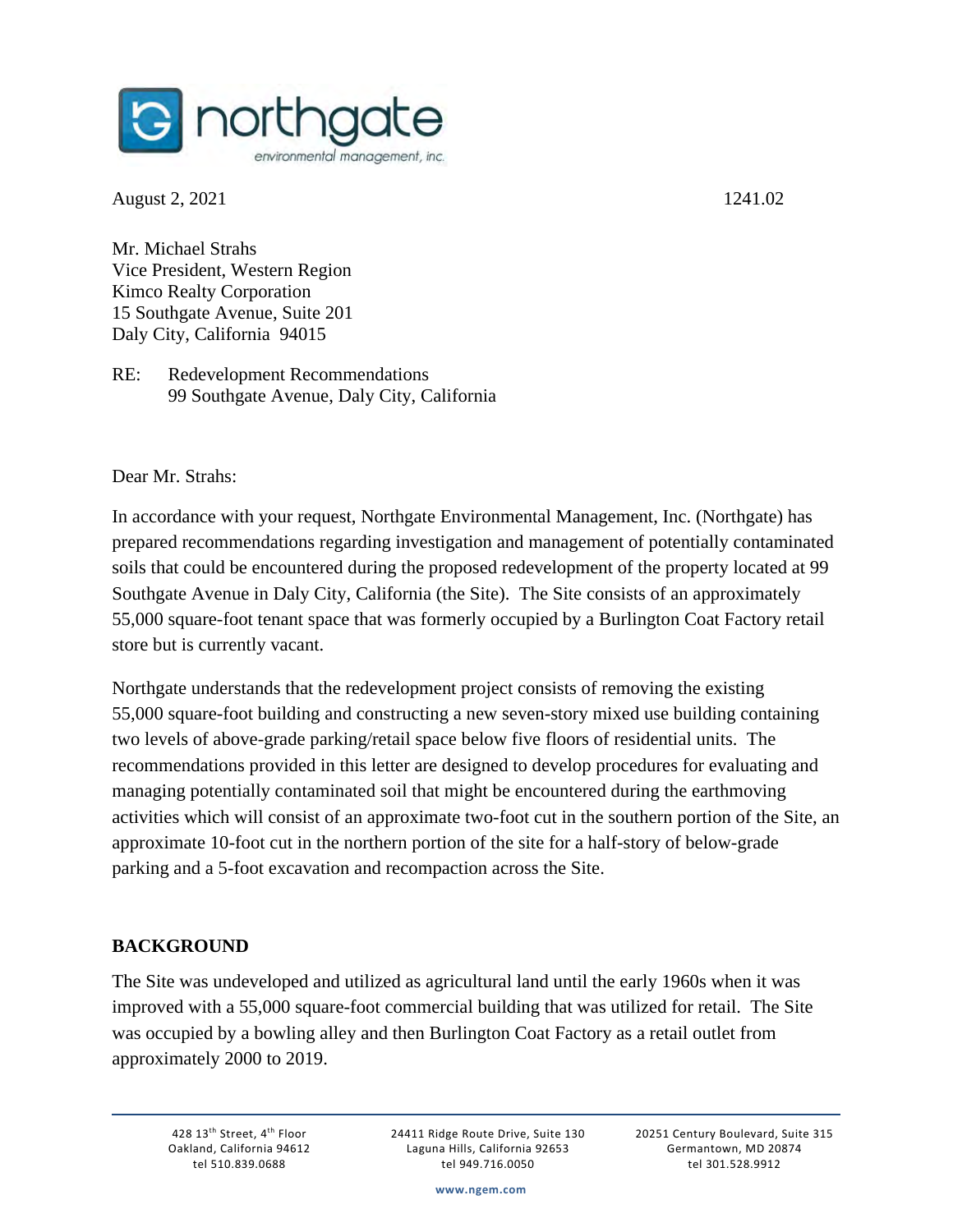A Phase I Environmental Site Assessment (ESA) was conducted at the site in 2021 by Roux and Associates,  $Inc$ <sup>1</sup> The Phase I ESA by Roux did not identify any recognized environmental conditions but did identify two Business Environmental Risks (BERs) as noted below:

- Southgate Cleaners at 183 Southgate Avenue is a former dry cleaner facility, now H&R Block, and the site of an open investigation and remediation effort involving PCE impacts in soil vapor; and
- The Property is located in an area formerly used as agricultural land until approximately the 1950s. It is possible that residual impacts of pesticides may remain in shallow soil at the Property.

Northgate is currently conducting a soil vapor extraction (SVE) rebound test at the former Southgate Cleaner's facility and has reviewed information from the ARCO gas station that is located adjacent to the former drycleaner and the Site and noted the following:

- Previous investigation at the drycleaner property where groundwater was sampled indicated that groundwater was not impacted at this property<sup>2</sup>;
- Depth to groundwater in the vicinity of the Site is approximately 54 feet below ground surface<sup>3</sup>.
- The implementation of SVE has reduced PCE concentration in soil vapor to below screening levels with the exception of a small amount just beneath the building slab of former drycleaner tenant suite building.<sup>4</sup>

In summary, it is Northgate's opinion that the former drycleaner at 183 Southgate Avenue has not impacted the Site.

## **RECOMMENDATIONS**

Northgate recommends that subsequent to building demolition, shallow soil should be sampled, to the proposed depth of soil disturbance, to evaluate the presence/absence of agricultural-related chemicals. If agricultural-related chemicals are present at concentrations above regulatory screening levels, we recommend that the impacted area(s) be delineated through further sampling



<sup>&</sup>lt;sup>1</sup> Roux and Associates, Inc. (Roux), 2021, Phase I Environmental Site Assessment, 99 Southgate Avenue, Daly City, California. April 5

<sup>&</sup>lt;sup>2</sup> Treadwell and Rollo, 2011, Sub-Slab and Groundwater Sampling Results, Former Southgate Dry Cleaners, 183 Southgate Avenue, Daly City, California. August 11

<sup>&</sup>lt;sup>3</sup> Antea Group (2021, First Quarter 2021 Annual Groundwater Monitoring Report, ARCO Service Station no. 465, 151 Southgate Avenue, Daly City, California. May 14.

<sup>&</sup>lt;sup>4</sup> Northgate Environmental Management, Inc. 2019. 2018 Annual Rebound Test Report, Former Southgate Dry Cleaners Site, 183 Southgate Avenue, Daly City, California. March